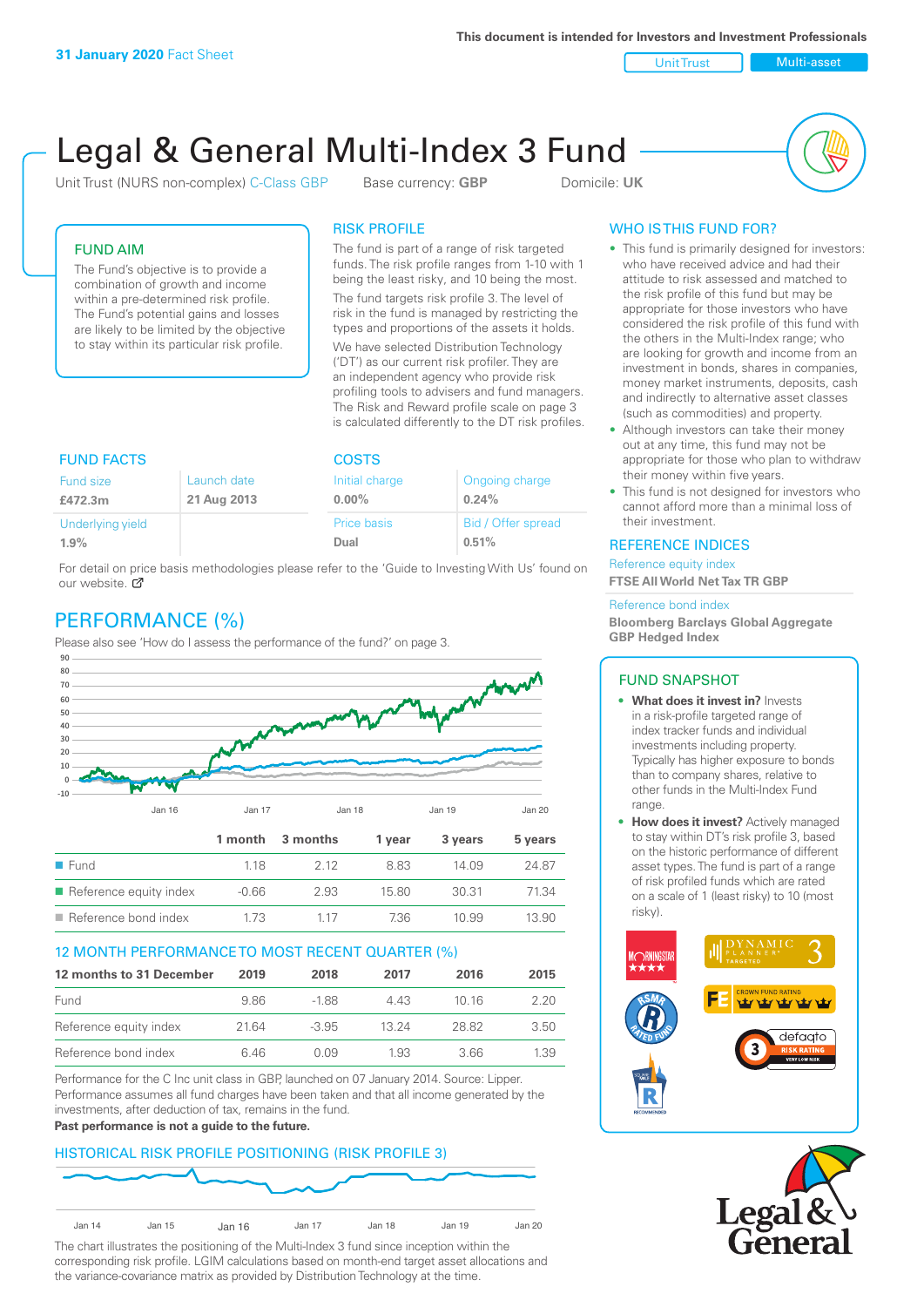# Legal & General Multi-Index 3 Fund

Unit Trust (NURS non-complex) C-Class GBP

# PORTFOLIO BREAKDOWN

All data source LGIM unless otherwise stated. Totals may not sum due to rounding.





### FUND MANAGERS

The fund managers have responsibility for managing the multi-index fund range. They are part of the Multi-Asset Funds (MAF) team in LGIM. This team focuses on designing and managing multi-asset funds that are tailored to match the specific objectives of various client types. The team sits within a wider Asset Allocation team which combines both depth of experience with a broad range of expertise from different fields, including fund management, investment consulting and risk management roles.

# TOP 10 HOLDINGS (%)

| L&G Global Inflation Linked Bond Index Fund                      | 11.2 |
|------------------------------------------------------------------|------|
| L&G Sterling Corporate Bond Index Fund                           | 10.6 |
| L&G All Stocks Gilt Index Trust                                  | 10.0 |
| <b>LGIM Global Corporate Bond Fund</b>                           | 8.3  |
| L&G US Index Trust                                               | 6.0  |
| L&G Short Dated Sterling Corporate Bond Index Fund               | 5.2  |
| <b>L&amp;G UK Index Trust</b>                                    | 5.0  |
| L&G Emerging Markets Government Bond (US\$) Index Fund           | 4.5  |
| L&G Emerging Markets Government Bond (Local Currency) Index Fund | 3.5  |
| L&G Japan Index Trust                                            | 3.4  |

**Important:** Due to exceptional market conditions, spreads are currently volatile and may be higher than indicated. To see the latest spread visit www.legalandgeneral.com/ chargesandfees Ø